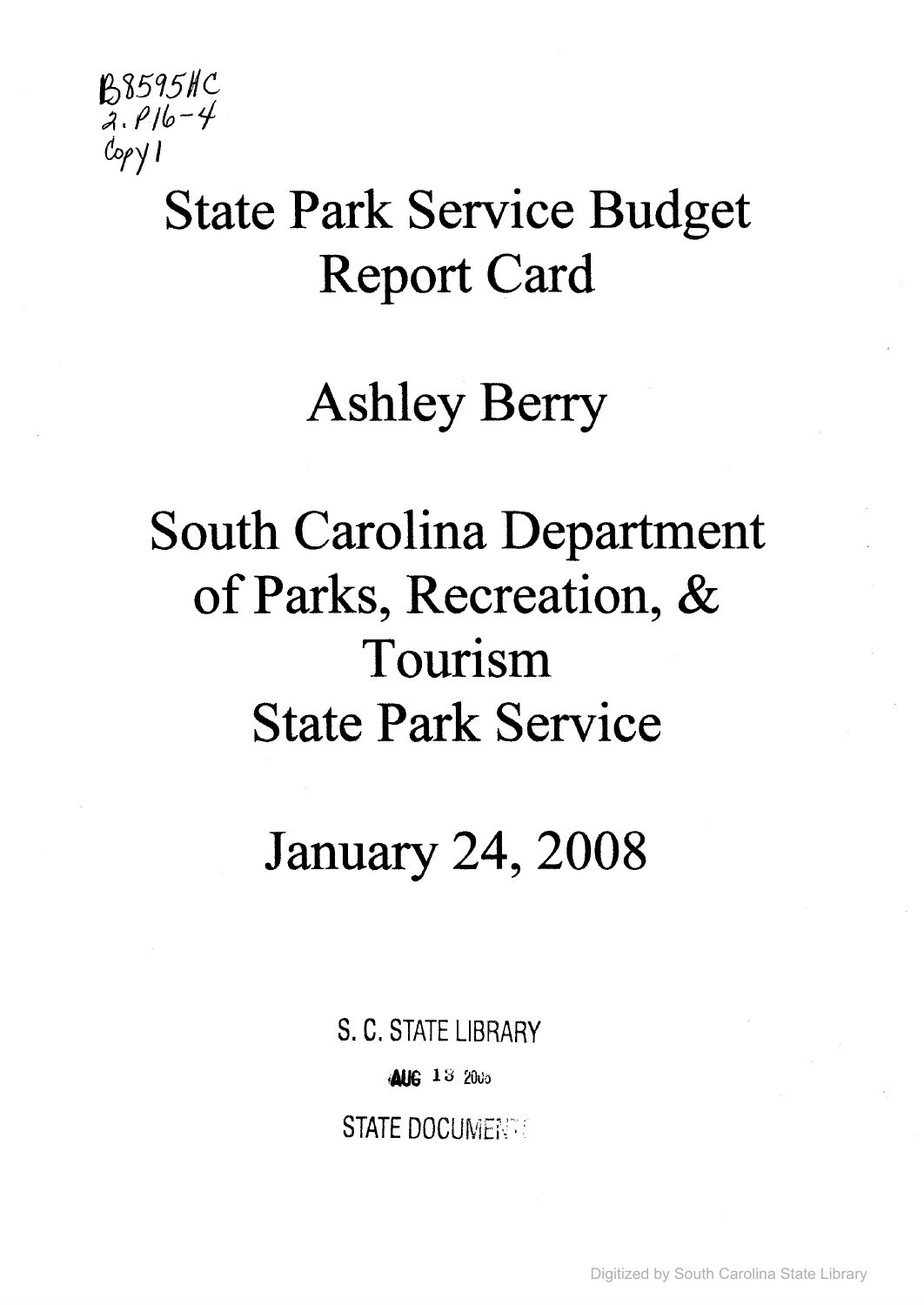### **Introduction and Problem Statement**

One issue that often plagues State Park Service Managers is reporting expenditures at the end ofa fiscal year in an easy to read format. With the tremendous amount of information required in these reports, along with the chart style formatting associated with this type of information, the development of a clear, concise reporting method would be a large improvement to the current process. Currently, State Park Service finance managers and departmental heads meet annually to discuss upcoming fiscal year budgets with every Park Manager to discuss not only required funding for expenditures that are mandatory, but also to discuss projects that are intended to improve the park rather than just ordinary upkeep, repair, and standard operating costs. Forms are submitted requesting funds in up to 28 different budget categories as shown in **Appendix 001.** Then, after the fiscal year is completed, park managers must compile all spending into individual operating statements, based on the park's different operations. Some parks have as few as one operation, while some may have as many as six to eight and some even more. However, there is not a form that directly links the above referenced budget categories to show requested funding per category compared to spending per category while allowing for room to show outside influences on spending. The area of work flow I wish to improve is shown in **Appendix 002.**

I would like to develop a form that could be used for requesting funds during spring meetings with finance managers as well as used during end of fiscal year financial statement compilation. This would streamline some of the research that is required to determine precisely where funding is going. This form would also provide a summary of a park's spending that would be easily discernible for any interested party in a one page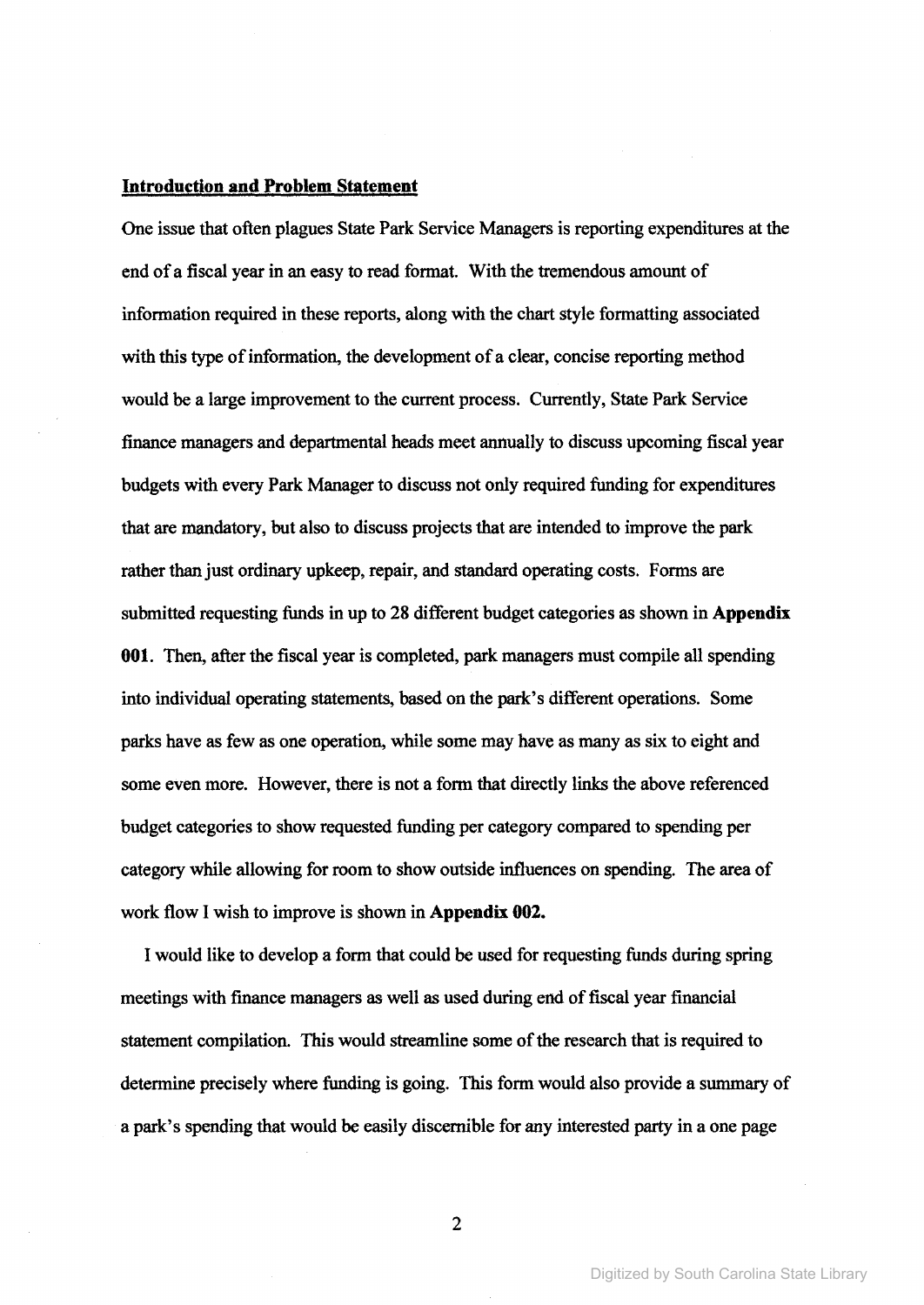format. The hope is that the form would become part of not only every park manager's yearly reporting responsibilities, but also become a tool to help those managers see exactly where all funds are going which would help towards the ultimate goal of expenditure savings.

### **Data CoUeetion**

One issue that had to be addressed immediately was the fact that with 47 parks, all offering different activities, amenities, facilities, etc..., some thought had to be given to meeting the needs of every person involved in the processes. However, through the use of the survey shown in **Appendix** 003 requesting input from all persons involved, information was gathered that was beneficial in ensuring the forms could be utilized uniformly. I felt it was required to get a lot of input from other managers as to their methods of gathering information and then entering the information into a format that is informative and easily decipherable. I also wanted to be certain that all information that needed to be reported would have a location within the form so that no valuable information would be omitted.

After receiving a few of the surveys back and receiving confused answers, I chose to call managers from around the state by phone to gather information. With the form I am creating being something new for the State Park Service, I felt obliged to speak to people directly to find out their way of reporting information as well as their opinions and concerns because the complexity of the information being recorded made use of a computer or hard copy of a survey hard for some to be able to put into words the information I needed to make this project a success. I feel that asking the questions on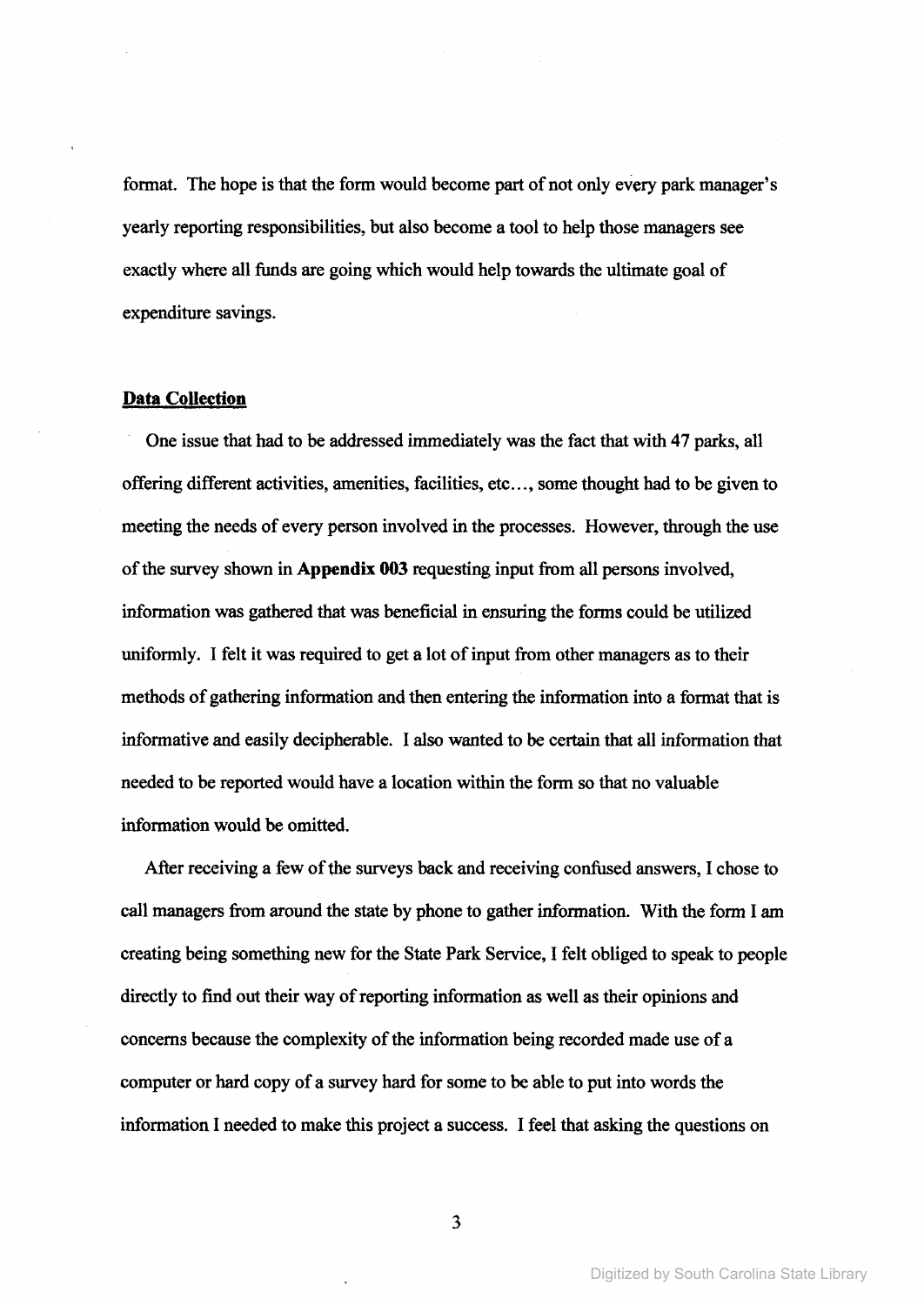the survey and then allowing respondents to expound on their answers allowed me to collect better and more viable information. The percentage of answers from park managers is shown in **Appendix 004.** This is based on responses or conversations with 40 of the 47 park managers or assistant managers.

### **Definitions**

Queration: An individual component on the park that functions as a source of revenue intake and/or expense outflow.

Annual Park Plan (APP): Yearly budget request submitted from every park in the spring requesting funds for supplies, payroll, equipment, repairs, etc... that the manager has figured will be spent.

Operational Review: Fiscal year operating statement submitted after the fiscal year is complete which takes into account all revenues and expenditures, which are applied to the operation they either were received from or expended through.

#### **Data Analysis**

During the course of conversation with respondents, I received a lot of varying ideas and recommendations, but one thing that was a common response was that the managers wanted something they could plug information into without having to create their own forms. Included in the survey were questions requesting information on the size of the operation at the park they were responsible for managing. This line of questioning turned out to be more informative than at first thought because a person's opinions and concerns hinged on the size of the park in which they worked. Through the compilation of the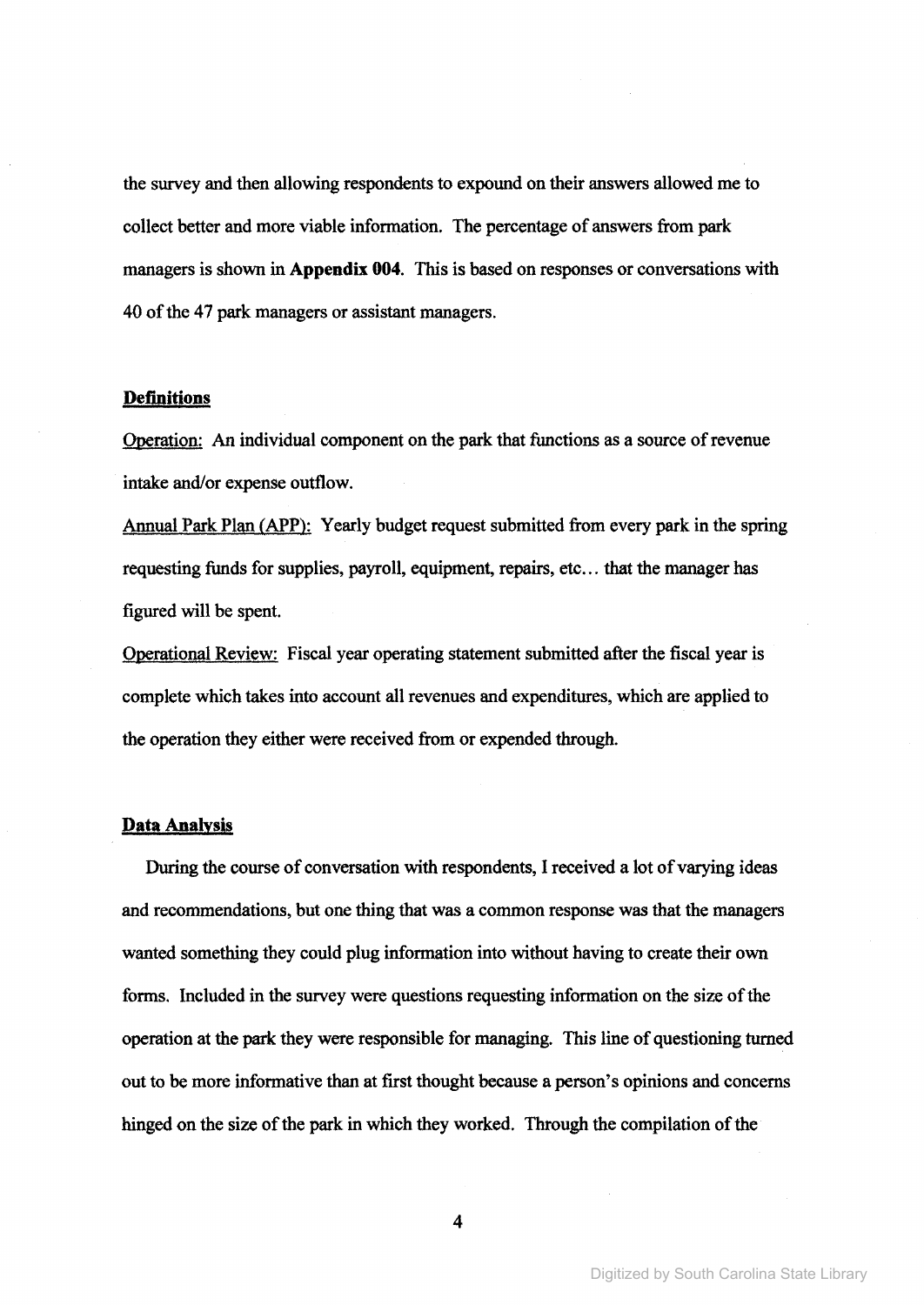surveys, I found that the managers of larger parks were more in favor of a summary operational review form than managers of small parks. After finding this information, I phoned a few of the people back and asked what they thought was a reason behind this line of thinking. The overwhelming response was that people on the smaller parks had less information to compile, less information to research through, and the forms that they were turning in were less complex, therefore, they were less concerned with simplification of the process. However, no firm conclusion could be drawn.

Using the information that was collected, I was able to develop some ideas that would be of assistance both to the park managers who go through the processes yearly, as well as the person who receives and disseminates the information to those affected. All persons I surveyed were in favor of the common form because of its potential to be not only a report that clarifies spending by budget code, but also as a tool for planning for the future. Currently, as I was made aware through several respondents, there is not a way to link that information together on a one page format.

I was also able to learn some other valuable information from discussing the surveys via telephone that I didn't even pick up on until I was loading the results into table form. Having been a part of the State Park Service for over 11 years now, I am familiar with or have knowledge of all 46 other park managers currently employed. While looking through the results, I noticed that managers who have been employed for longer periods were more likely to be hesitant for someone to develop another form that they would ultimately be responsible for completing. I would speculate that this could be directly attributed to the desire for things to "be done the way they always have." However. all the managers that were somewhat hesitant were relieved to know that their concerns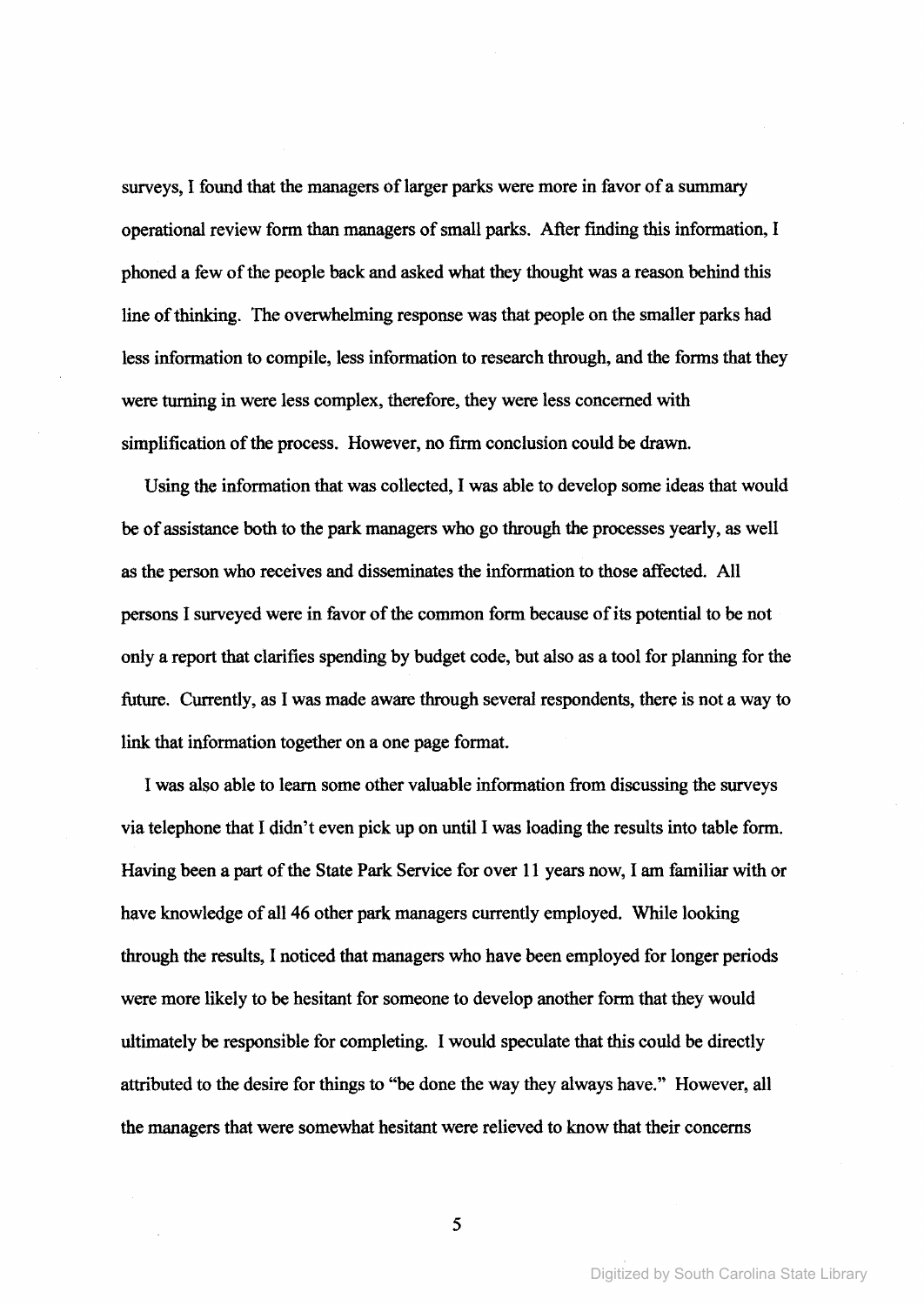would be addressed during development and that the fonn would follow closely to existing forms and would merely be a mix of the current formats to which they were accustomed.

The original thought process has also been altered as far as the infonnation to be contained in the form due to results from surveys taken. According to the information received, a larger majority of managers would have some trouble directly relating all of their revenue to a specific budget category because of the fact that expenses in one budget code can affect several operational revenue intake areas. Therefore, I have decided to keep the fonn purely an expenditure tracking/reporting method.

Another question on the survey that lead to an important decision being made concerning the new fonn was the fonnat that would be used. Most fonns that we currently utilize are in Microsoft Excel format, which has caused a lot of people to become accustomed and comfortable with this program. When the idea or creating the new fonn in a different software application came up, there was a lot of concern present. Another part of this question that also made the decision to choose an Excel format was that using this particular fonnat would enable users to enter in multiple figures that would be calculated by the software and automatically entered into the reporting aspect of the new program. With the alternate software programs being considered, the task of entering multiple numbers while maintaining the desired easiness of usability would be made more difficult. Therefore, to maintain the desired level of ease of use, while still providing the maximum amount of flexibility of information provided, Microsoft Excel was the overwhelming choice of those surveyed.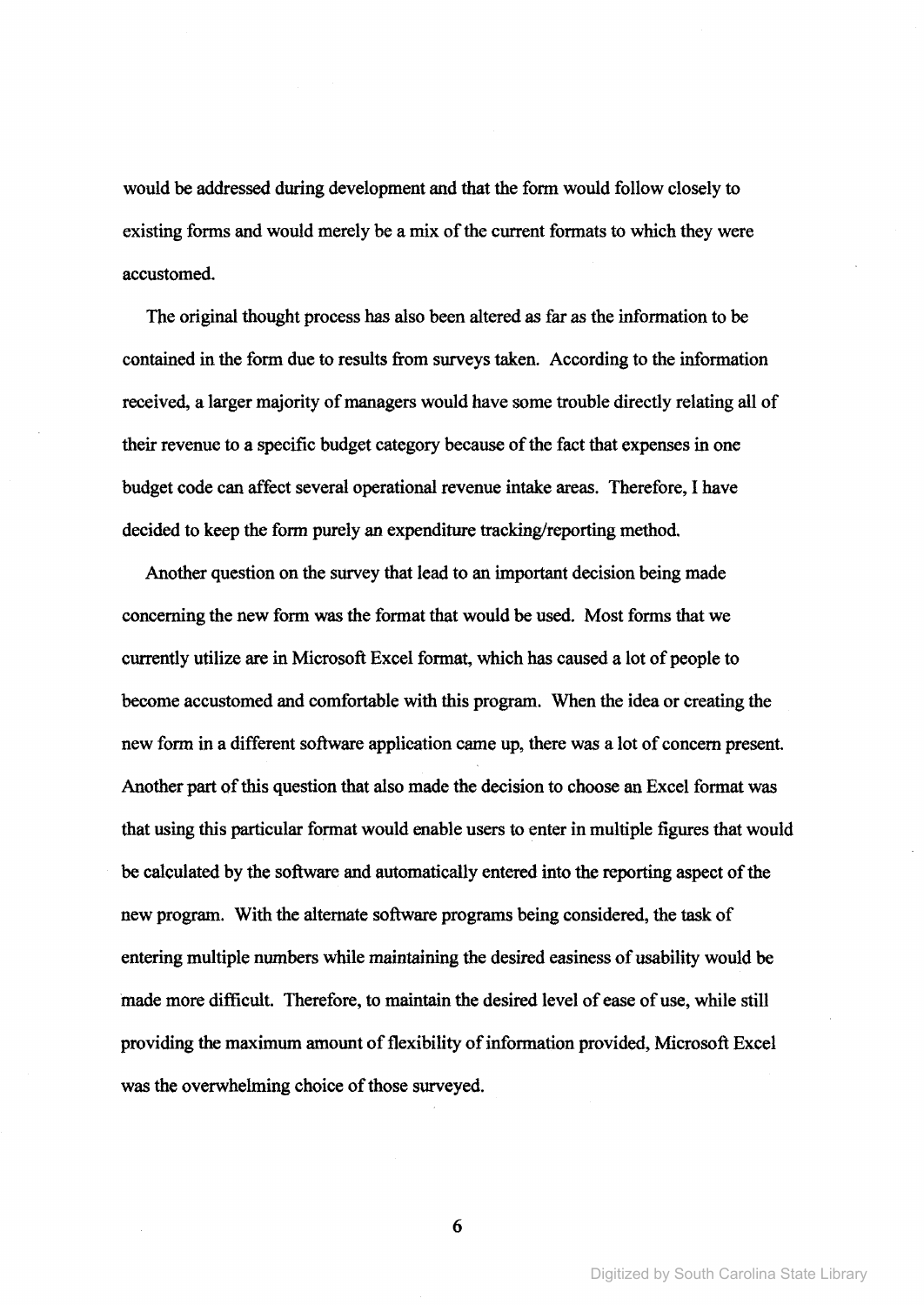From the data collected, the plan for the report card development is as follows. The form will follow the pattern of those that are now a part of normal activities. It will be made so that all information is clear and the flow is easy to follow and the form will be maintained to a one page maximum, and it will also allow for multiple figures to be input with the form calculating totals, all in Microsoft Excel format. Following this pattern will allow for the new form to address almost all concerns that were brought forward in the surveys while still providing beneficial information for both park managers and State Park Service Central office management and Section Chiefs.

### **Implementation Plan**

This first step in the implementation plan has already been started. This is the development of the form which will serve as the State Park Service report card. The form then must be submitted to the State Park Service Finance office for final approval. As part of the form development, the form is being made so that the completion is as easy as possible and for the most part self explanatory, almost a fill in the blank approach. However, using the format requested by survey respondents will allow for simple instructions to be hidden in the form that will be available for persons completing the paperwork.

After approval by the Finance Office on the information contained in the form, I will then submit the form to the Technology Services office, which supports all technological aspects ofthe State Park Service. Before the form is distributed for use by park managers, Technology Services would need to review the form to make certain that they have no concerns with the accuracy of formulas or other formatting issues contained within. To try to prevent issues from arising at this point in the development,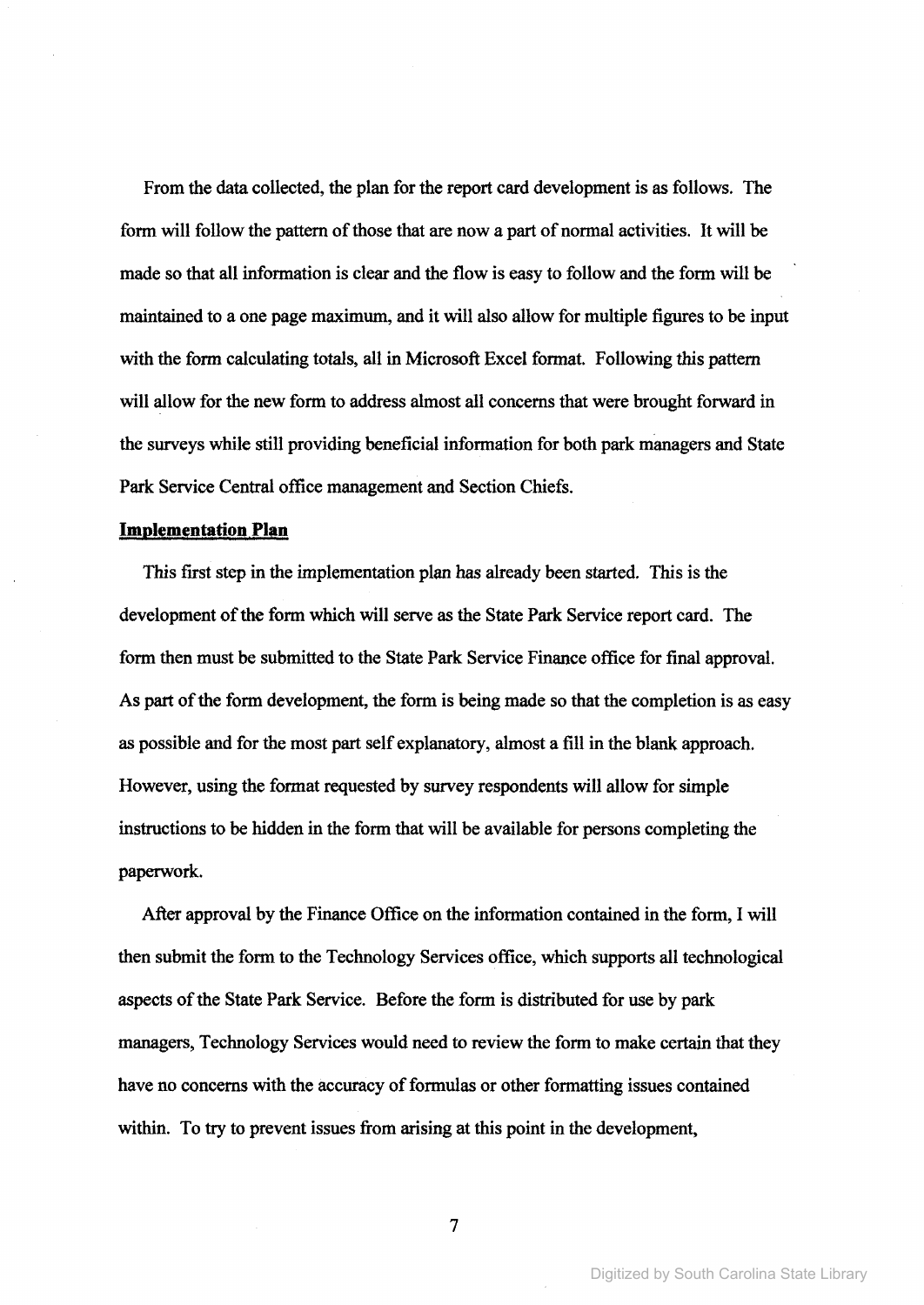Technology Services staff have been contacted to make sure that any issues or problems they have had in the past are addressed in the development stage. The State Park Service Finance office has also been a valuable resource in getting the development to flow as smooth as possible. The report will include information needed by finance to provide answers to political figures who frequently call upon budget managers to see where funds are going at the park they are either getting information requests on or a park which they may represent as an elected official. The report would also be able to be used as a summary of all parks budget spending if needed. All that would be required to make this possible is entering each individual forms' figures into one collective form. This would then be representative of all 47 properties in the State Park Service.

Input from State Park Service budget managers have made it possible to be able to design the form to make it possible for all parks budget spending information to be able to be compiled into the same form. This would allow for the standardization of the format for the style of information being requested, whether it was for a particular park, a particular region of parks, or even all the parks.

The State Park Service Report card would ideally be introduced at the upcoming Annual Park Plan meetings, which start in the spring. This would give each manager an opportunity to sit down with finance section chiefs and review the form. This would also give each manager the opportunity to ask any questions they may have. Ideally, the forms would be located on one of the State Park Service's accessible centralized computer drives so that park managers would have access to it prior to the initial meetings to review the document. The form located in this place would serve as the original master copy in case any future adaptations would need to be made. This would make it easier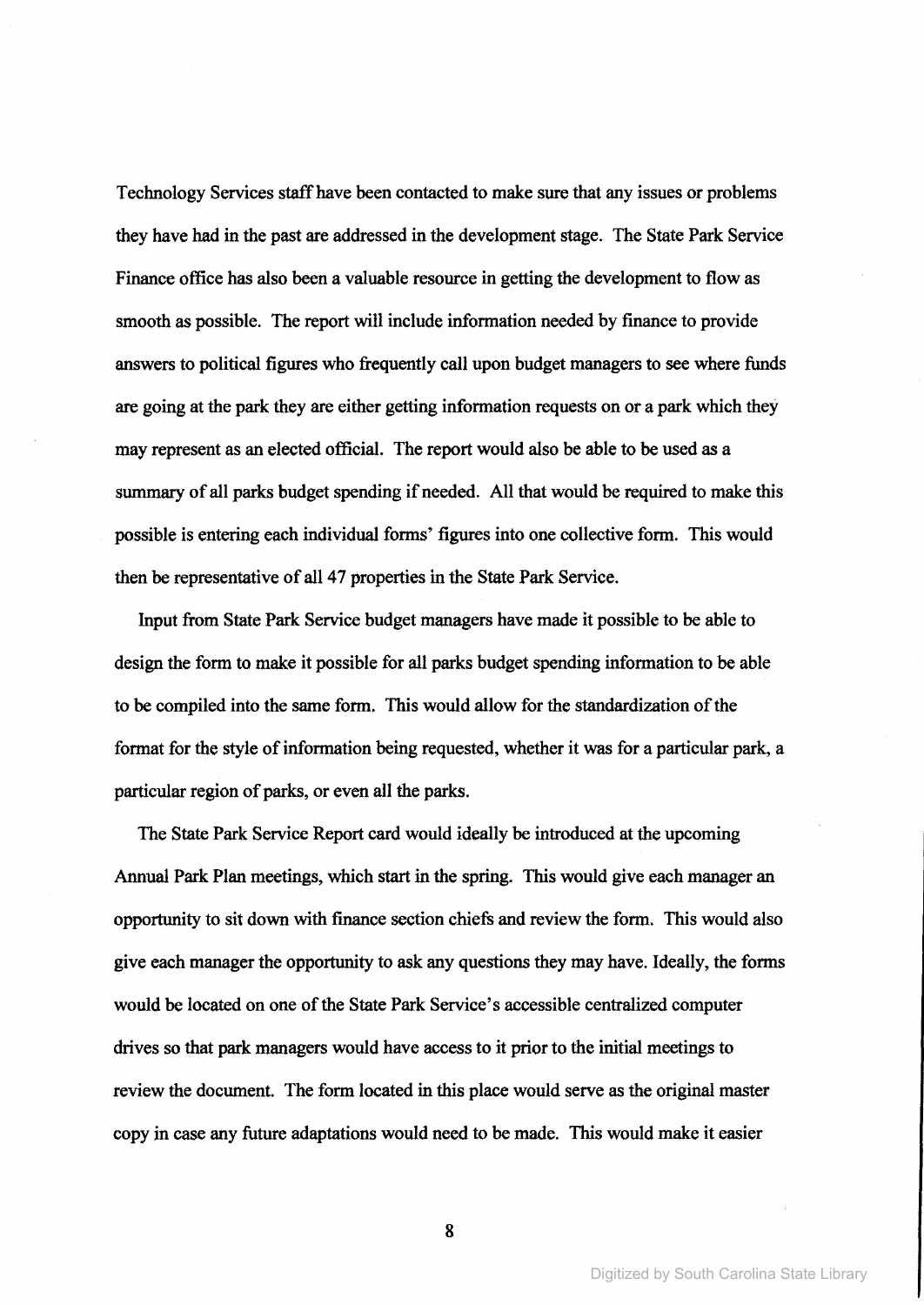than having to send out new copies of the form when changes or updates are made. Rather, the master copy could be changed and when the time came for people to fill in the form to be turned in, they would simply go to the assigned computer drive, download the form, and then input their information. Storage of the form on a central computer drive accessible by all State Park Service employees would also allow for comparisons by park managers of their parks spending compared to other parks, which may lead to savings down the road, *as* well *as* access by budget managers to see where spending stands at any time.

#### **Evaluation Method:**

The evaluation of the report card success will not occur soon. Rather, it will be an ongoing evaluation. To judge the success and any improvements the form makes, I think it needs at least 2 cycles of annual park plan meetings and operational reviews. The first year would allow for users to be able to get a feel for what the form will provide and how it can be used *as* a tool. And then the second year, managers would be able to use it more effectively having some experience and knowing exactly what information you can get and how that information can be used to benefit in the management of the park's expenses.

The simplest way to measure the effectiveness of the report card will be by asking one question: "Has this system improved the ease and accuracy of managing expenditures, whether it is one park, a group of parks, or the entire State Park Service?" This will be reflected by the use the form gets by park managers in their day to day management of their park's fiscal resources. As a part of this ease of management increase, part of the improvement would be that the report has made it easier for someone who isn't familiar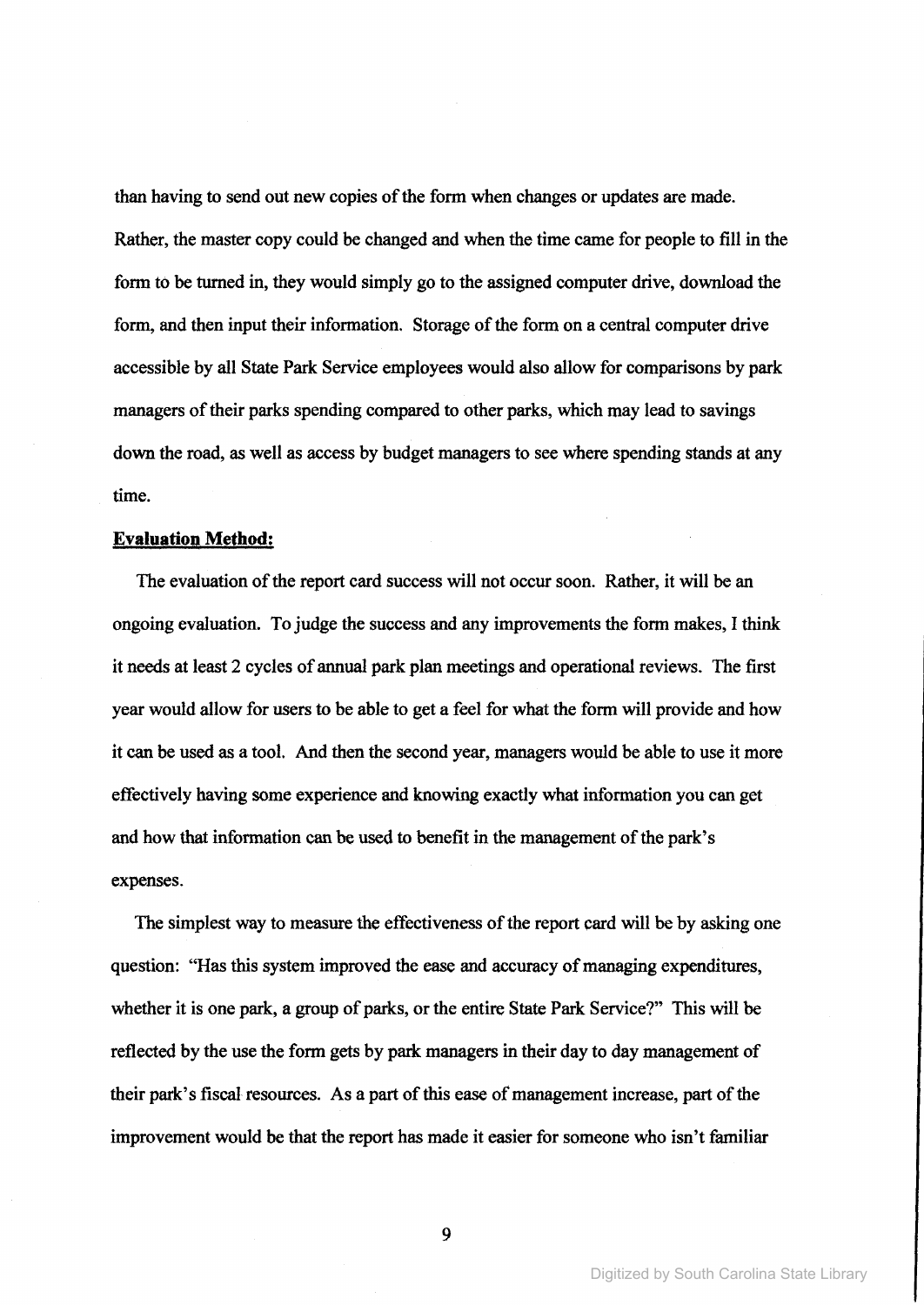with typical State Park Service reports to be able to ask for a report and then make sense of the information contained within. For example, the politician who has concerns that a park in his constituency isn't receiving enough funding for park improvements would need to be able to ask State Park management for this report and be able to interpret that information and understand how the numbers he is looking at impact that park's overall operation..

Another way to judge the success is that if after the second use of the form, managers are reluctant to use it or whether they have adopted the form as a part of their normal park expenditure monitoring functions. If the form is easy to use, easy to pull information from and makes managing expenses even a little easier, then managers should be eager to complete the information. However, if they see it as more of a chore and are reluctant to fill in the information rather than be able to utilize the form as a tool for expenditure tracking, then the form would not be a success and may be taken out of the normal operating procedures.

### **Sgmmary and Recommendations:**

This report card could improve many things that are now done with expenditure tracking and reporting in the State Park Service. While being developed so that those at the park level can use this as a tool to monitor and report expenditures at the individual park, with the slight changes and formatting already being made, the form will also make reporting these expenditures to outside interested parties a lot easier and less confusing for budget managers. Rather than having 47 different forms as we do now, there would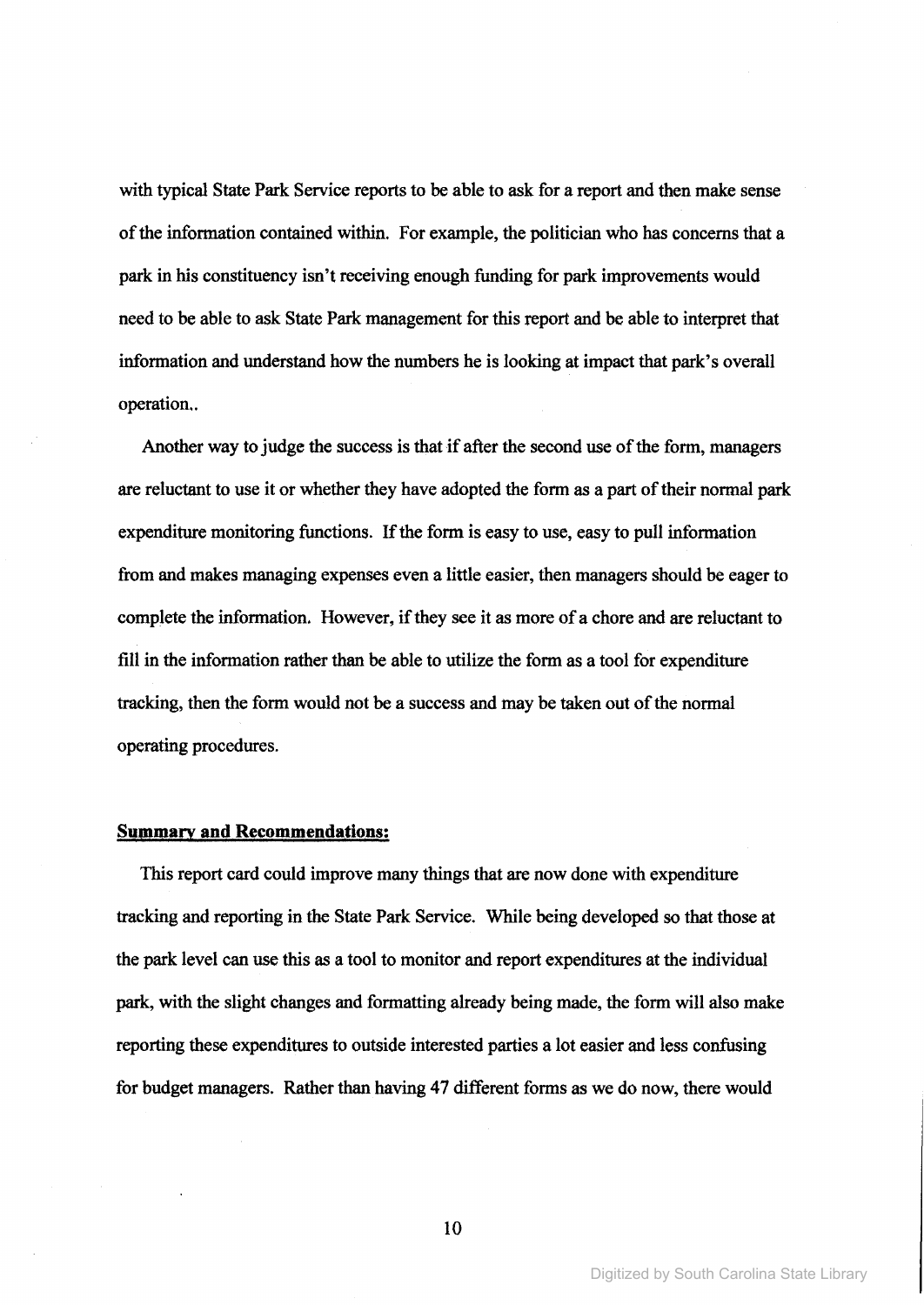be one fonn that would not only be representing all parks individually, but allow for reporting by park group or the entire state.

As a next step, I would like to see the form developed into what I had originally aimed at producing, with revenue and expenses both being on the same fonn. Also, with the State Park Service intranet being as easily accessible as it is and with the steadily increasing focus on improving net operating cost being in the spotlight, an expanded report card which takes into account revenue and expenses could be kept on-line for all park employees, either those who are already budget managers or those desiring to reach that level, to review for ideas to improve their park operation or for training for the future.

The development of the form was influenced heavily by current State Park Service Park Managers. With the large number of ideas shared both through suggestions and concerns, the fonn took shape by matching desired outcomes with requested features, thereby making the fonn both user friendly as well as infonnative. These type suggestions will hopefully continue as the report card is introduced, continuing to improve the form.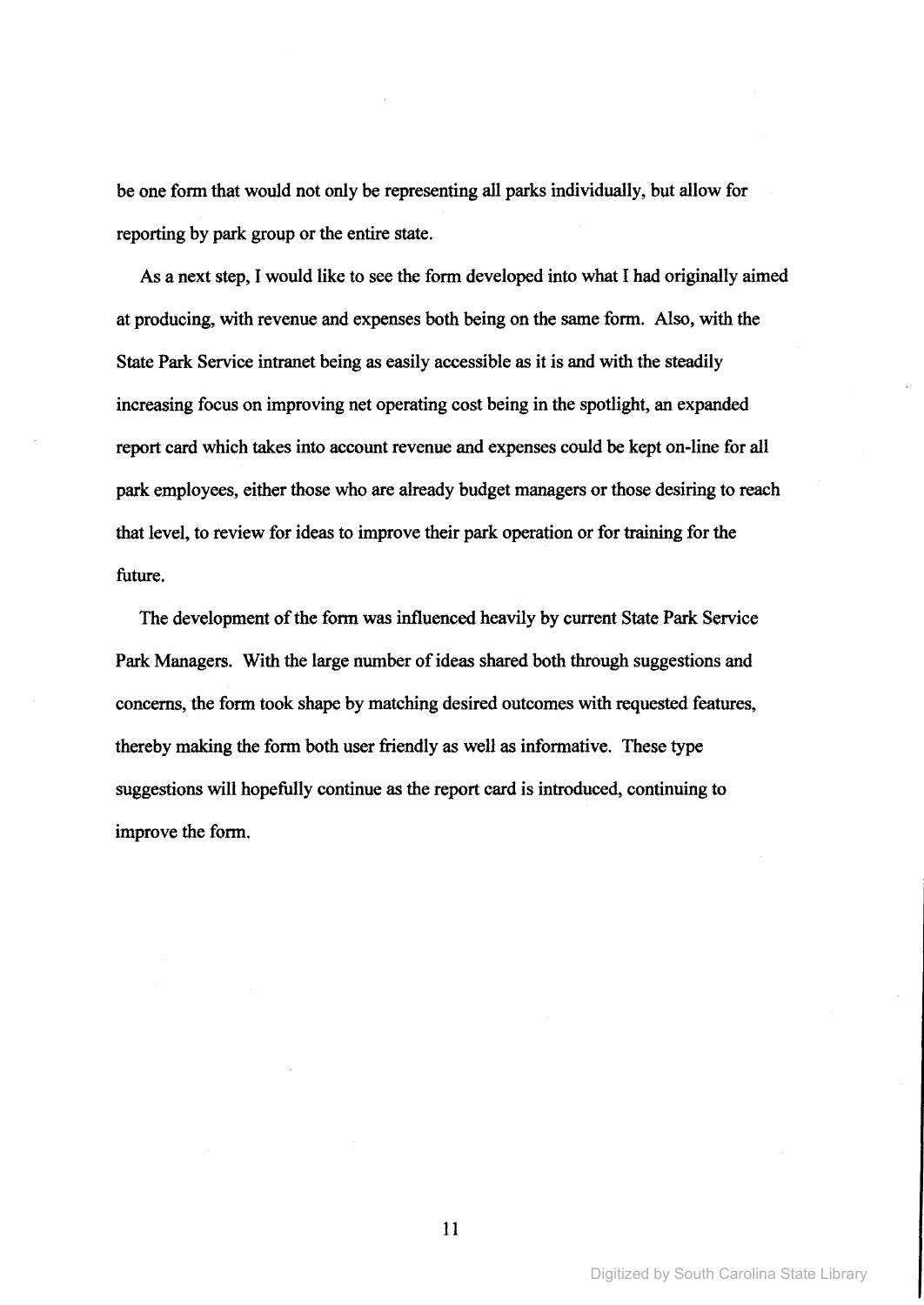### Annual Park Plan--Budget Request-FY 07-08

### Dreher Island State Recreation Area

|                                                | Project          |              | <b>Budget</b> |  |
|------------------------------------------------|------------------|--------------|---------------|--|
| <b>Description</b>                             | Code             | Request 2008 |               |  |
| <b>Approved Maintenance Projects</b>           | <b>CNST</b>      | \$           | 57,295        |  |
| <b>Temporary Employees</b>                     | <b>TEMP</b>      | \$           | 101,550       |  |
| Operation of offices and visitor centers       | <b>OFFC</b>      | \$           | 3,800         |  |
| Lodging-Overnight                              | <b>LODG</b>      | \$           | 17,820        |  |
| <b>Group Camps</b>                             | <b>GRCP</b>      | \$           |               |  |
| <b>Restaurants</b>                             | <b>REST</b>      | \$           |               |  |
| <b>Community Buildings</b>                     | <b>COMM</b>      | \$           | 200           |  |
| <b>Golf Course Maintenance</b>                 | GOLF             | \$           |               |  |
| Discover Carolina Programs                     | DC <sub>08</sub> | \$           |               |  |
| <b>Parkview Programs</b>                       | <b>PDFP</b>      | \$           |               |  |
| <b>Non-DC School Programs</b>                  | <b>EDPG</b>      | \$           |               |  |
| <b>General Education and Recreation</b>        | <b>GENP</b>      | \$           |               |  |
| Training                                       | <b>TRAN</b>      | \$           |               |  |
| <b>Trails</b>                                  | <b>TRAL</b>      | \$           | 200           |  |
| <b>Exhibits</b>                                | <b>EXHB</b>      | \$           | 400           |  |
| <b>Safety and Compliance</b>                   | <b>SAFE</b>      | \$           | 2,100         |  |
| <b>Cultural Resource Management</b>            | <b>CURE</b>      | \$           |               |  |
| Forest Land and Arboricultural Manageme FORS   |                  | \$           | 350           |  |
| <b>Special Events and Festivals</b>            | <b>PROG</b>      | \$           |               |  |
| Archaeology                                    | <b>ARCH</b>      | \$           |               |  |
| <b>Landscape Management</b>                    | <b>BIOL</b>      | \$           | 1,500         |  |
| <b>Species Management</b>                      | <b>BIOS</b>      | \$           |               |  |
| <b>Campground Operations</b>                   | <b>CAMP</b>      | \$           | 3,300         |  |
| General Park Grounds                           | <b>GRDS</b>      | \$           | 4,600         |  |
| Tools (items less than \$1000)                 | <b>TOOL</b>      | \$           | 1,808         |  |
| <b>Pest</b>                                    | <b>PEST</b>      | \$           | 2,200         |  |
| Equipment (single item greater than \$1000EQUP |                  | \$           |               |  |
| <b>Retail Expenditures</b>                     | O901             | \$           | 115,000       |  |
|                                                | Total            | \$           | 312,123       |  |

 $\sim$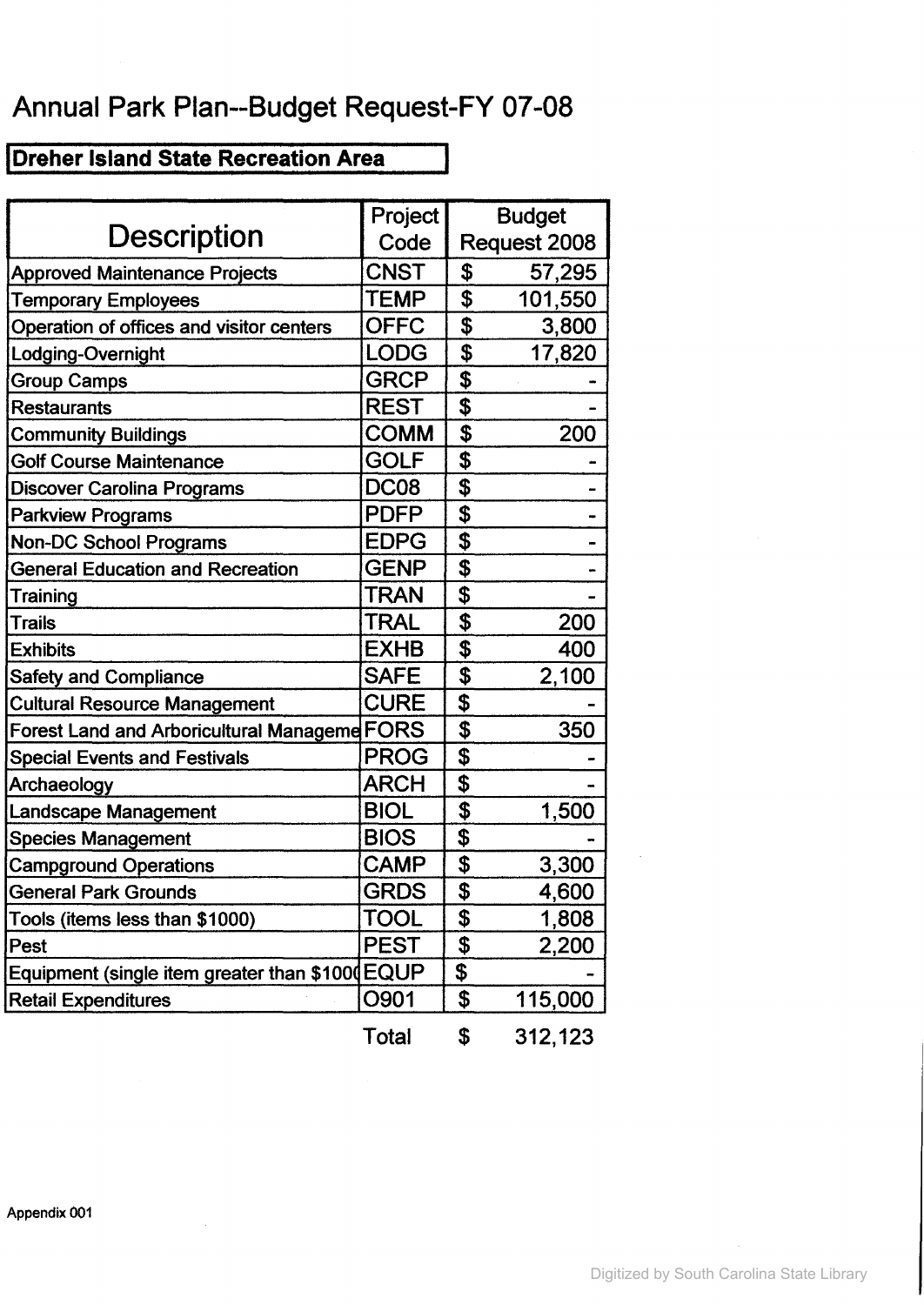

Attachment: State Park Service Report Card

The chart to the left shows how expenditures are monitored; from the time funding is granted until a new request is completed for future funds. The improvements I wish to be accomplished will be directly from the Operational review step. This will, in turn, affect the step below by providing information in a concise format, eventually affecting the ease by which both expenditures are granted, requested, and recorded at the park level.

Appendix 002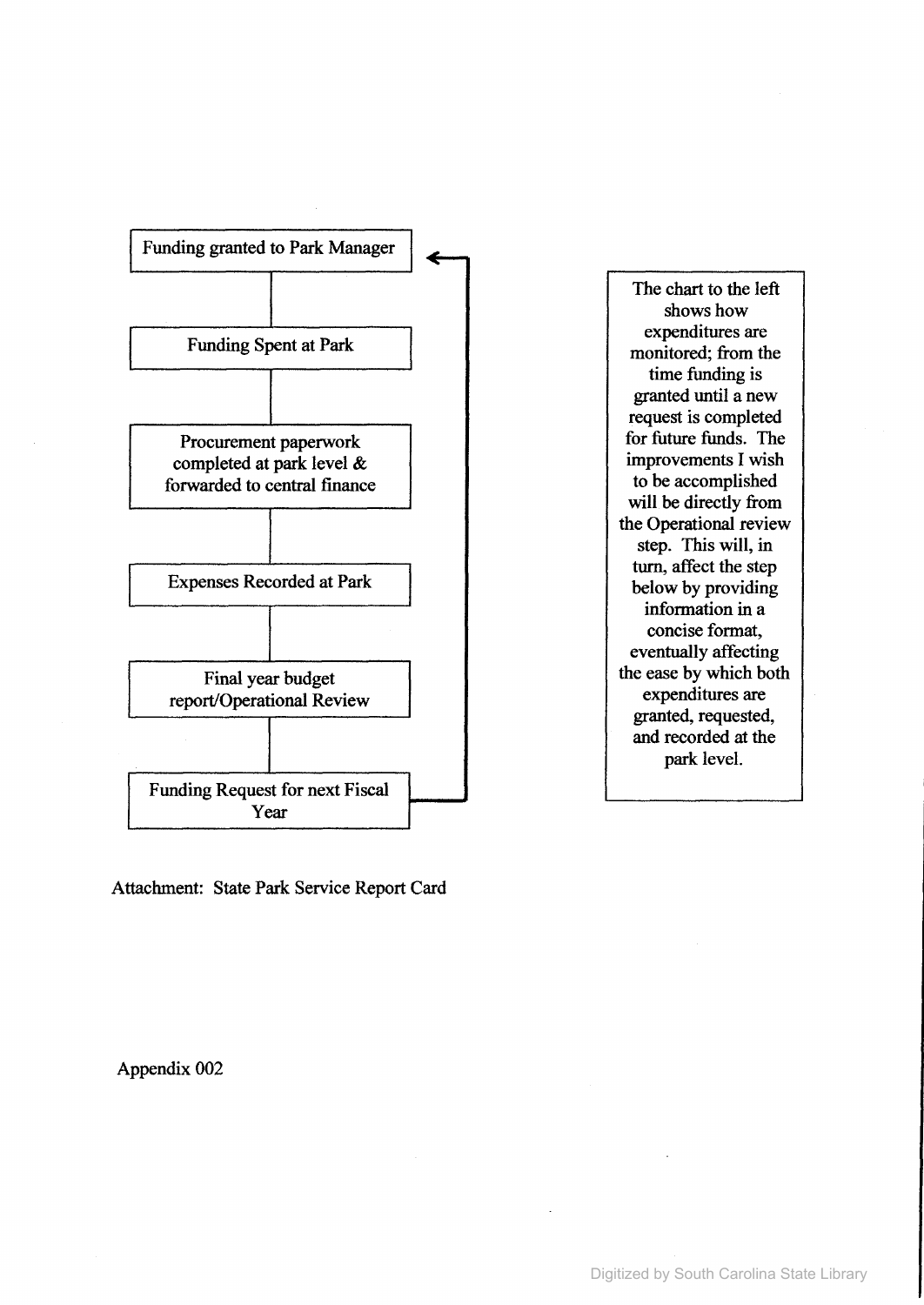### 1. What park do you currently manage?

2. How many operations, including your core operation, does your operational review include?

3. Do you feel that the State Park Service using a consolidated operational review would assist you in managing your park?

### 4. In what application would you feel most comfortable completing your operational review and quarterly budget report?

Excel Access Other (please specify)

### 5. What concerns do you have with a consolidated operational review'?

### 6. Which of the following does your park have the most in common with as far as revenue and expense is concerned?

Hunting Island Dreher Island Hamilton Branch Hampton Plantation

### 7. When completing financial forms, do you?

Feel more comfortable completing the information directly on the form.

Feel more comfortable filling information on a sheet that a form pulls information from. Other (please specify)

### 8. When figuring expenses that affect more than one operation where you are not billed separately, such as a water or sewer bill, how do you decide how much of each expense goes on each operation?

Logical estimate By using percentage visitation Not sure Other (please specify)

### 9. In preparing for your operational review, how do you manage your expenses that you put in?

1kcep records of every expense as they are incuned.

I wait till I get my expense ledger from Mike Davidson.

I go through all paperwork when doing the operational review.

Other (please specify)

### 10. I would like to recommend that the following considerations be taken when planning to develop an operational review that is commonplace throughout the State Park Service: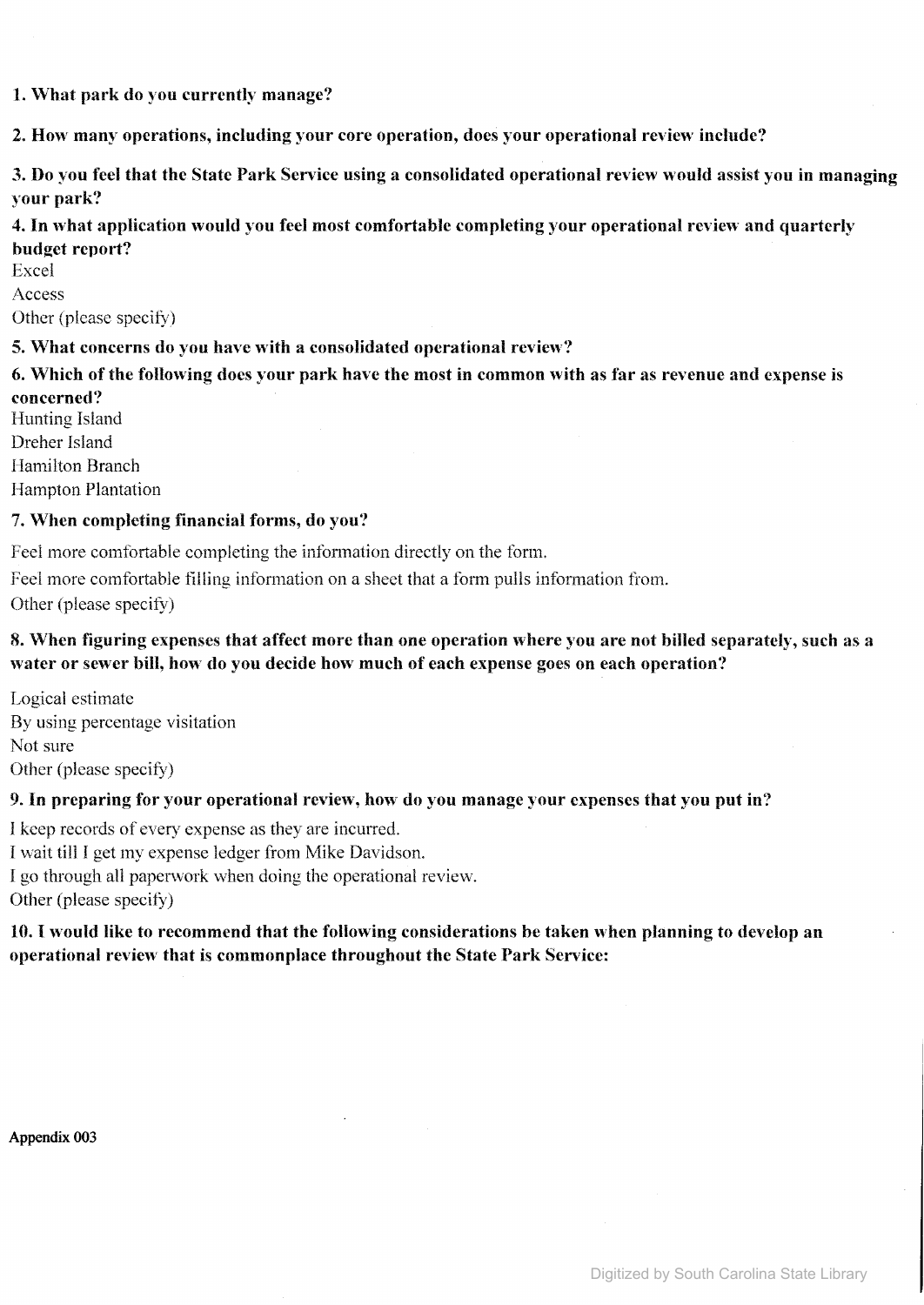1. What park do you currently manage? 2. How many operations, including your core operation, does your operational review include? 1-6'% 2-442% 5-7 46% 7 or more 6% 3. Do you feel that the State Park Service using a consolidated operational review would assist you in managing your park? Yes: 53% No: 22% Some: 25% 4. In what application would you feel most comfortable completing your operational review and quarterly budget report? Excel 94% Access 5'% Other (please specify) 1% Microsoft Word 5. What concerns do you have with a consolidated operational review? -being able to incorporate it into my park -more work for me to complete -being able to figure out how it works (8) -that it will capture all the information I need -if something goes wrong with it, who will help me -how will I know if I filled in the correct information 6. Which of the following does your park have the most in common with as far as revenue and expense is concerned? Hunting Island 16% Dreher Island 26% Hamilton Branch 32'% Hampton Plantation 26'% 7. When completing financial forms, do you? Feel more comfortable completing the information directly on the form. 42% Feel more comfortable filling information on a sheet that a form pulls information from. 58% Other (please specify) 8. When figuring expenses that affect more than one operation where you are not billed separately, such as a water or sewer bill, how do you decide how much of each expense goes on each operation? Logical estimate  $38\%$ By using percentage visitation 52% Not sure Other (please specify) 10% percentages used by previous manager 9. In preparing for your operational review, how do you manage your expenses that you put in? I keep records of every expense as they are incurred. 43% I wait till I get my expense ledger from Mike Davidson. 37% I go through all paperwork when doing the operational review. 8% Other (please specify)  $12\%$  Gather figures using combination A & B or estimate expenses 10. I would like to recommend that the following considerations be taken when planning to develop an operational review that is commonplace throughout the State Park Service: -make as simple as possible (11) -make useful for my park as well as other parks -make sure it goes on I page (4) -make sure there are some directions/guidelines -make it so I can modify for what I want to report -have a training so I will be able to know what I can do and can't do to maximixe the use -protect formulas so I can't delete anything that I am not supposed to

Appendix 004